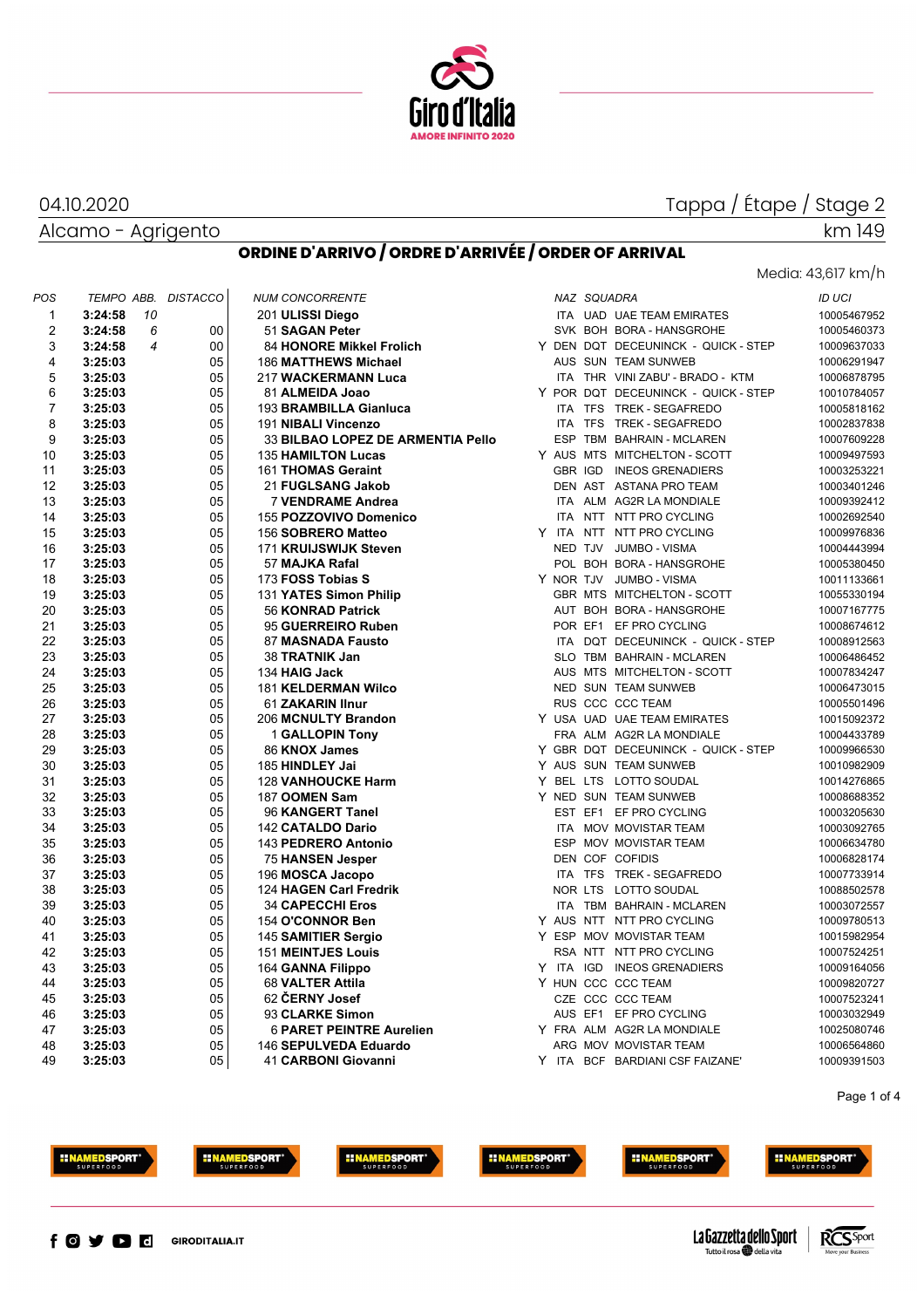

Alcamo - Agrigento

J.

04.10.2020

#### **ORDINE D'ARRIVO / ORDRE D'ARRIVÉE / ORDER OF ARRIVAL**

#### Media: 43,617 km/h

| POS | TEMPO ABB. | <b>DISTACCO</b> | <b>NUM CONCORRENTE</b>            |  | NAZ SQUADRA |                                         | <b>ID UCI</b> |
|-----|------------|-----------------|-----------------------------------|--|-------------|-----------------------------------------|---------------|
| 50  | 3:25:03    | 05              | 165 GEOGHEGAN HART Tao            |  |             | Y GBR IGD INEOS GRENADIERS              | 10008673501   |
| 51  | 3:25:03    | 05              | 116 NAVARRO GARCIA Daniel         |  |             | ESP ISN ISRAEL START - UP NATION        | 10002514506   |
| 52  | 3:25:03    | 05              | 174 HARPER Chris                  |  |             | AUS TJV JUMBO - VISMA                   | 10010996043   |
| 53  | 3:25:03    | 05              | 203 CONTI Valerio                 |  |             | ITA UAD UAE TEAM EMIRATES               | 10007518692   |
| 54  | 3:25:03    | 05              | 54 FABBRO Matteo                  |  |             | Y ITA BOH BORA - HANSGROHE              | 10009095954   |
| 55  | 3:25:03    | 05              | 63 DE LA PARTE Victor             |  |             | ESP CCC CCC TEAM                        | 10007452816   |
| 56  | 3:25:03    | 05              | 8 WARBASSE Lawrence               |  |             | USA ALM AG2R LA MONDIALE                | 10006003270   |
| 57  | 3:25:03    | 05              | 148 VILLELLA Davide               |  |             | ITA MOV MOVISTAR TEAM                   | 10008700880   |
| 58  | 3:25:03    | 05              | 37 PERNSTEINER Hermann            |  |             | AUT TBM BAHRAIN - MCLAREN               | 10006838480   |
| 59  | 3:25:20    | 22              | 67 ROSSKOPF Joseph                |  |             | USA CCC CCC TEAM                        | 10006002967   |
| 60  | 3:25:20    | 22              | 153 GEBREIGZABHIER Amanuel        |  |             | ERI NTT NTT PRO CYCLING                 | 10009583883   |
| 61  | 3:25:28    | 30              | 92 CAICEDO Jonathan               |  |             | ECU EF1 EF PRO CYCLING                  | 10009484358   |
| 62  | 3:25:28    | 30              | 204 DOMBROWSKI Joseph Lloyd       |  |             | USA UAD UAE TEAM EMIRATES               | 10007491717   |
| 63  | 3:25:41    | 43              | 195 CONCI Nicola                  |  |             | Y ITA TFS TREK - SEGAFREDO              | 10014404985   |
| 64  | 3:25:43    | 45              | 113 CATAFORD Alexander            |  |             | CAN ISN ISRAEL START - UP NATION        | 10007211730   |
| 65  | 3:25:43    | 45              | 88 SERRY Pieter                   |  |             | BEL DQT DECEUNINCK - QUICK - STEP       | 10007158580   |
| 66  | 3:25:45    | 47              | 144 RUBIO REYES Einer Augusto     |  |             | Y COL MOV MOVISTAR TEAM                 | 10057336175   |
| 67  | 3:25:45    | 47              | 197 NIBALI Antonio                |  |             | ITA TFS TREK - SEGAFREDO                | 10009392210   |
| 68  | 3:25:48    | 50              | 58 POLJANSKI Pawel                |  |             | POL BOH BORA - HANSGROHE                | 10005866662   |
| 69  | 3:25:48    | 50              | 172 BOUWMAN Koen                  |  |             | NED TJV JUMBO - VISMA                   | 10008653996   |
| 70  | 3:25:48    | 50              | 2 BIDARD Francois                 |  |             | FRA ALM AG2R LA MONDIALE                | 10009363817   |
| 71  | 3:25:48    | 50              | 46 ROMANO Francesco               |  |             | Y ITA BCF BARDIANI CSF FAIZANE'         | 10011133863   |
| 72  | 3:25:48    | 50              | <b>184 HAMILTON Christopher</b>   |  |             | Y AUS SUN TEAM SUNWEB                   | 10011087686   |
| 73  | 3:25:48    | 50              | 65 KOCHETKOV Pavel                |  |             | RUS CCC CCC TEAM                        | 10003223414   |
| 74  | 3:25:53    | 55              | 72 CONSONNI Simone                |  |             | ITA COF COFIDIS                         | 10007890730   |
| 75  | 3:25:55    | 57              | <b>14 CHIRICO Luca</b>            |  |             | ITA ANS ANDRONI GIOCATTOLI - SIDERMEC   | 10007518086   |
| 76  | 3:26:05    | 01:07           | 188 TUSVELD Martijn               |  |             | NED SUN TEAM SUNWEB                     | 10007296707   |
| 77  | 3:26:13    | 01:15           | 16 RAVANELLI Simone               |  |             | Y ITA ANS ANDRONI GIOCATTOLI - SIDERMEC | 10010086970   |
| 78  | 3:26:13    | 01:15           | 18 RUMAC Josip                    |  |             | CRO ANS ANDRONI GIOCATTOLI - SIDERMEC   | 10007822729   |
| 79  | 3:26:19    | 01:21           | 121 ARMEE Sander                  |  |             | BEL LTS LOTTO SOUDAL                    | 10005708533   |
| 80  | 3:26:26    | 01:28           | 74 HAAS Nathan                    |  |             | AUS COF COFIDIS                         | 10005768248   |
| 81  | 3:26:26    | 01:28           | 118 ZABEL Rick                    |  |             | GER ISN ISRAEL START - UP NATION        | 10007506366   |
| 82  | 3:26:26    | 01:28           | 176 PFINGSTEN Christoph           |  |             | GER TJV JUMBO - VISMA                   | 10003236043   |
| 83  | 3:26:34    | 01:36           | 214 ROTA Lorenzo                  |  |             | Y ITA THR VINI ZABU' - BRADO - KTM      | 10009393523   |
| 84  | 3:26:34    | 01:36           | 78 ROSSETTO Stephane              |  |             | FRA COF COFIDIS                         | 10004444402   |
| 85  | 3:26:34    | 01:36           | 166 NARVAEZ PRADO Jhonatan Manuel |  |             | Y ECU IGD INEOS GRENADIERS              | 10009637235   |
| 86  | 3:26:36    | 01:38           | 158 WYSS Danilo                   |  |             | SUI NTT NTT PRO CYCLING                 | 10002909980   |
| 87  | 3:26:36    | 01:38           | 106 SCOTSON Miles                 |  |             | AUS GFC GROUPAMA - FDJ                  | 10007809894   |
| 88  | 3:26:41    | 01:43           | 82 BALLERINI Davide               |  |             | ITA DQT DECEUNINCK - QUICK - STEP       | 10008661777   |
| 89  | 3:26:44    | 01:46           | 141 CARRETERO Hector              |  |             | Y ESP MOV MOVISTAR TEAM                 | 10015833818   |
| 90  | 3:26:46    | 01:48           | <b>194 CICCONE Giulio</b>         |  |             | ITA TFS TREK - SEGAFREDO                | 10009709175   |
| 91  | 3:26:48    | 01:50           | 5 HANNINEN Jaakko                 |  |             | Y FIN ALM AG2R LA MONDIALE              | 10009419791   |
| 92  | 3:26:48    | 01:50           | 17 RESTREPO VALENCIA Jhonatan     |  |             | COL ANS ANDRONI GIOCATTOLI - SIDERMEC   | 10009037552   |
| 93  | 3:26:50    | 01:52           | 211 VISCONTI Giovanni             |  |             | ITA THR VINI ZABU' - BRADO - KTM        | 10003105600   |
| 94  | 3:26:53    | 01:55           | 13 CEPEDA Jefferson               |  |             | Y ECU ANS ANDRONI GIOCATTOLI - SIDERMEC | 10016009832   |
| 95  | 3:27:14    | 02:16           | 66 MALECKI Kamil                  |  |             | Y POL CCC CCC TEAM                      | 10008628637   |
| 96  | 3:27:17    | 02:19           | 137 HOWSON Damien                 |  |             | AUS MTS MITCHELTON - SCOTT              | 10006720161   |
| 97  | 3:27:35    | 02:37           | 213 FRAPPORTI Marco               |  |             | ITA THR VINI ZABU' - BRADO - KTM        | 10004501891   |
| 98  | 3:27:35    | 02:37           | 218 ZARDINI Edoardo               |  |             | ITA THR VINI ZABU' - BRADO - KTM        | 10005658114   |

Page 2 of 4







**HINAMEDSPORT** 







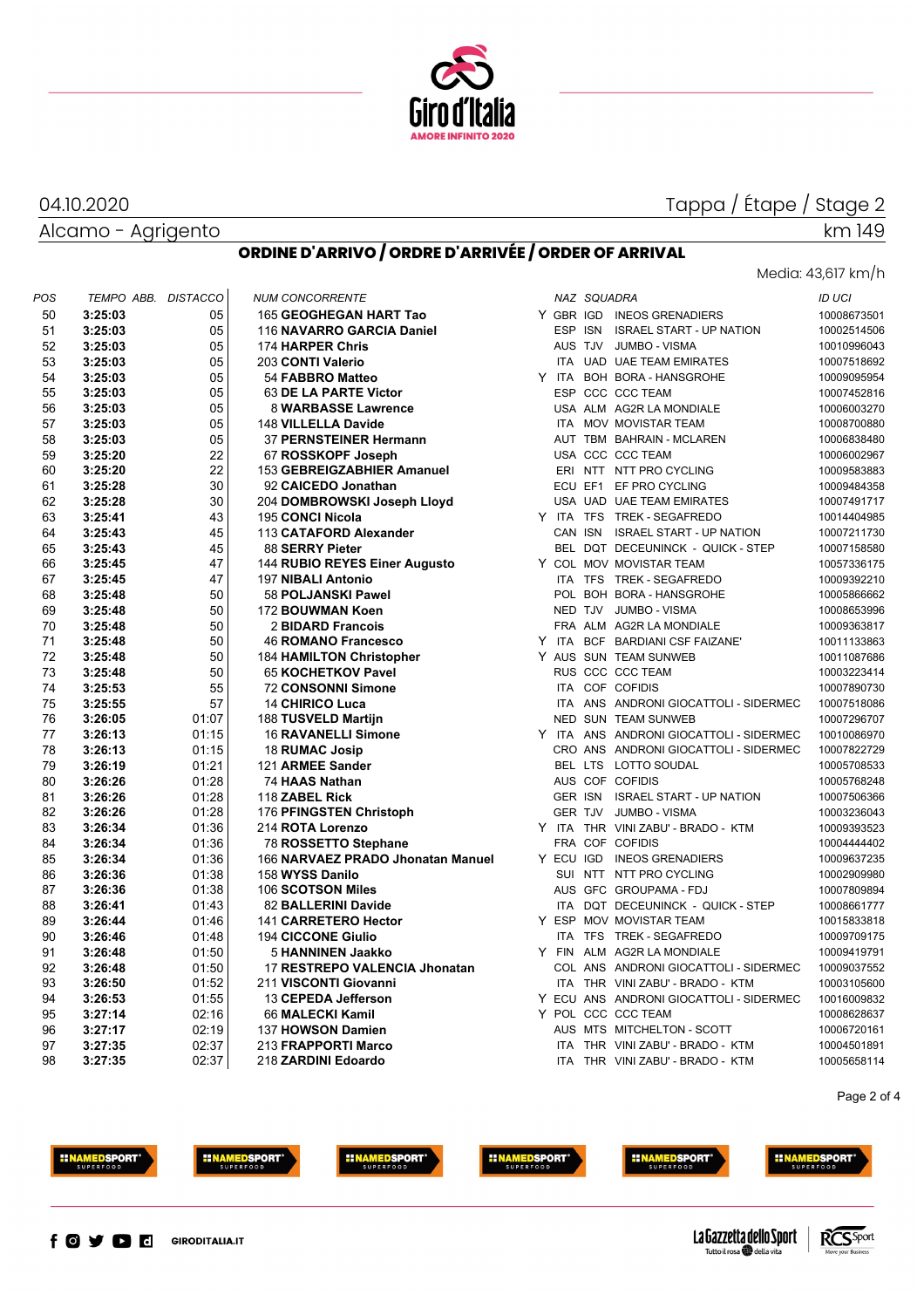

#### Alcamo - Agrigento

04.10.2020

# Media: 43,617 km/h

#### **ORDINE D'ARRIVO / ORDRE D'ARRIVÉE / ORDER OF ARRIVAL**

| POS | TEMPO ABB. DISTACCO       |       | <b>NUM CONCORRENTE</b>        |  | NAZ SQUADRA |                                         | ID UCI      |
|-----|---------------------------|-------|-------------------------------|--|-------------|-----------------------------------------|-------------|
| 99  | 3:27:35                   | 02:37 | 102 FRANKINY Kilian           |  |             | SUI GFC GROUPAMA - FDJ                  | 10008672790 |
| 100 | 3:27:35                   | 02:37 | <b>43 FIORELLI Filippo</b>    |  |             | ITA BCF BARDIANI CSF FAIZANE'           | 10010643207 |
| 101 | 3:27:35                   | 02:37 | <b>36 PADUN Mark</b>          |  |             | Y UKR TBM BAHRAIN - MCLAREN             | 10010096569 |
| 102 | 3:27:49                   | 02:51 | 127 OLDANI Stefano            |  |             | Y ITA LTS LOTTO SOUDAL                  | 10014972538 |
| 103 | 3:27:49                   | 02:51 | <b>4 GASTAUER Ben</b>         |  |             | LUX ALM AG2R LA MONDIALE                | 10003272015 |
| 104 | 3:28:09                   | 03:11 | 198 WEENING Pieter            |  |             | NED TFS TREK - SEGAFREDO                | 10002204914 |
| 105 | 3:28:21                   | 03:23 | 22 BOARO Manuele              |  |             | ITA AST ASTANA PRO TEAM                 | 10003272520 |
| 106 | 3:28:22                   | 03:24 | <b>32 BATTAGLIN Enrico</b>    |  |             | ITA TBM BAHRAIN - MCLAREN               | 10005467447 |
| 107 | 3:28:54                   | 03:56 | 215 SPREAFICO Matteo          |  |             | ITA THR VINI ZABU' - BRADO - KTM        | 10008198201 |
| 108 | 3:28:54                   | 03:56 | 15 PELLAUD Simon              |  |             | SUI ANS ANDRONI GIOCATTOLI - SIDERMEC   | 10007518894 |
| 109 | $\overline{c}$<br>3:28:54 | 03:56 | 11 BAIS Mattia                |  |             | Y ITA ANS ANDRONI GIOCATTOLI - SIDERMEC | 10013879771 |
| 110 | 3:28:54                   | 03:56 | 94 CRADDOCK G Lawson          |  |             | USA EF1 EF PRO CYCLING                  | 10006885566 |
| 111 | 3:28:54                   | 03:56 | 31 ARASHIRO Yukiya            |  |             | JPN TBM BAHRAIN - MCLAREN               | 10004556253 |
| 112 | 3:28:58                   | 04:00 | 138 MEYER Cameron             |  |             | AUS MTS MITCHELTON - SCOTT              | 10004595558 |
| 113 | 3:28:58                   | 04:00 | 107 SINKELDAM Ramon           |  |             | NED GFC GROUPAMA - FDJ                  | 10004798248 |
| 114 | 3:28:58                   | 04:00 | 101 DEMARE Arnaud             |  |             | FRA GFC GROUPAMA-FDJ                    | 10006467052 |
| 115 | 3:28:58                   | 04:00 | 104 GUGLIELMI Simon           |  |             | Y FRA GFC GROUPAMA-FDJ                  | 10014624449 |
| 116 | 3:28:58                   | 04:00 | 64 GRADEK Kamil               |  |             | POL CCC CCC TEAM                        | 10005750262 |
| 117 | 3:28:58                   | 04:00 | 44 LONARDI Giovanni           |  |             | Y ITA BCF BARDIANI CSF FAIZANE'         | 10014704978 |
| 118 | 3:28:58                   | 04:00 | 35 NOVAK Domen                |  |             | Y SLO TBM BAHRAIN - MCLAREN             | 10009372406 |
| 119 | 3:28:58                   | 04:00 | 91 BENNETT Sean               |  |             | Y USA EF1 EF PRO CYCLING                | 10008862346 |
| 120 | 3:29:03                   | 04:05 | 53 BODNAR Maciej              |  |             | POL BOH BORA - HANSGROHE                | 10003349312 |
| 121 | 3:29:03                   | 04:05 | 23 CONTRERAS PINZON Rodrigo   |  |             | COL AST ASTANA PRO TEAM                 | 10009360783 |
| 122 | 3:29:10                   | 04:12 | <b>71 VIVIANI Elia</b>        |  |             | ITA COF COFIDIS                         | 10005502914 |
| 123 | 3:29:12                   | 04:14 | 25 GREGAARD WILSLY Jonas      |  |             | Y DEN AST ASTANA PRO TEAM               | 10009765860 |
| 124 | 3:29:22                   | 04:24 | 125 HANSEN Adam James         |  |             | AUS LTS LOTTO SOUDAL                    | 10002920488 |
| 125 | 3:29:22                   | 04:24 | 97 MORTON Lachlan             |  |             | AUS EF1 EF PRO CYCLING                  | 10007597306 |
| 126 | 3:29:22                   | 04:24 | 126 HOLMES Matthew            |  |             | GBR LTS LOTTO SOUDAL                    | 10007962973 |
| 127 | 3:29:27                   | 04:29 | 192 BERNARD Julien            |  |             | FRA TFS TREK - SEGAFREDO                | 10010034935 |
| 128 | 3:29:27                   | 04:29 | 111 BARBIER Rudy              |  |             | FRA ISN ISRAEL START - UP NATION        | 10008199312 |
| 129 | 3:29:36                   | 04:38 | 183 HAGA Chad                 |  |             | USA SUN TEAM SUNWEB                     | 10007881333 |
| 130 | 3:29:38                   | 04:40 | 109 THOMAS Benjamin           |  |             | Y FRA GFC GROUPAMA-FDJ                  | 10009104341 |
| 131 | 3:29:45                   | 04:47 | 205 GAVIRIA RENDON Fernando   |  |             | COL UAD UAE TEAM EMIRATES               | 10008656828 |
| 132 | 3:29:49                   | 04:51 | 168 SWIFT Ben                 |  |             | GBR IGD INEOS GRENADIERS                | 10004563327 |
| 133 | 3:29:51                   | 04:53 | 105 KONOVALOVAS Ignatas       |  |             | LTU GFC GROUPAMA - FDJ                  | 10002921805 |
| 134 | 3:29:51                   | 04:53 | 157 SUNDERLAND Dylan          |  |             | Y AUS NTT NTT PRO CYCLING               | 10010995841 |
| 135 | 3:29:51                   | 04:53 | <b>45 MAZZUCCO Fabio</b>      |  |             | Y ITA BCF BARDIANI CSF FAIZANE'         | 10015827451 |
| 136 | 3:29:51                   | 04:53 | <b>152 CAMPENAERTS Victor</b> |  |             | BEL NTT NTT PRO CYCLING                 | 10008913371 |
| 137 | 3:29:51<br>$\mathcal{I}$  | 04:53 | <b>47 TONELLI Alessandro</b>  |  |             | ITA BCF BARDIANI CSF FAIZANE'           | 10007527786 |
| 138 | 3:29:51                   | 04:53 | <b>3 BOUCHARD Geoffrey</b>    |  |             | FRA ALM AG2R LA MONDIALE                | 10011942704 |
| 139 | 3:29:51                   | 04:53 | 48 ZANA Filippo               |  |             | Y ITA BCF BARDIANI CSF FAIZANE'         | 10015829370 |
| 140 | 3:29:51                   | 04:53 | 103 GUARNIERI Jacopo          |  |             | ITA GFC GROUPAMA - FDJ                  | 10003284543 |
| 141 | 3:29:51                   | 04:53 | 212 BEVILACQUA Simone         |  |             | Y ITA THR VINI ZABU' - BRADO - KTM      | 10009974816 |
| 142 | 3:29:51                   | 04:53 | 117 SAGIV Guy                 |  |             | ISR ISN ISRAEL START - UP NATION        | 10008682995 |
| 143 | 3:29:51                   | 04:53 | 76 LE TURNIER Mathias         |  |             | Y FRA COF COFIDIS                       | 10009498001 |
| 144 | 3:29:51                   | 04:53 | <b>77 MATHIS Marco</b>        |  |             | <b>GER COF COFIDIS</b>                  | 10007751694 |
| 145 | 3:29:51                   | 04:53 | 177 TOLHOEK Antwan            |  |             | NED TJV JUMBO - VISMA                   | 10009812542 |
| 146 | 3:29:51                   | 04:53 | 112 BRANDLE Matthias          |  |             | AUT ISN ISRAEL START - UP NATION        | 10005391564 |
| 147 | 3:29:51                   | 04:53 | 24 FELLINE Fabio              |  |             | ITA AST ASTANA PRO TEAM                 | 10005982456 |
|     |                           |       |                               |  |             |                                         |             |

Page 3 of 4







**EINAMEDSPORT** 





**HINAMEDSPORT**